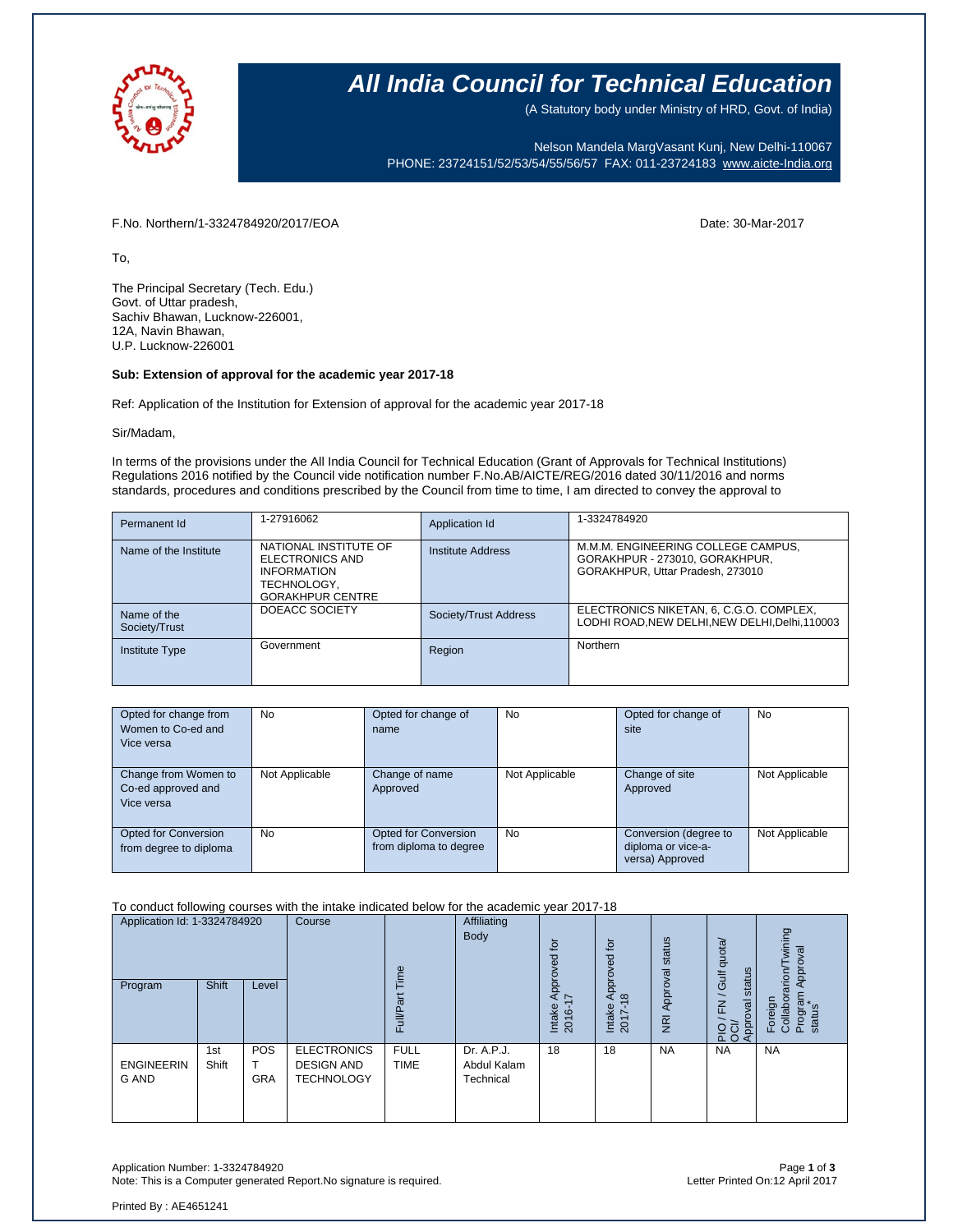

## **All India Council for Technical Education**

(A Statutory body under Ministry of HRD, Govt. of India)

Nelson Mandela MargVasant Kunj, New Delhi-110067 PHONE: 23724151/52/53/54/55/56/57 FAX: 011-23724183 [www.aicte-India.org](http://www.aicte-india.org/)

| <b>TECHNOLO</b><br>GY                               |              | <b>DUA</b><br><b>TE</b>                             |                                                                |                            | University,<br>Uttar<br>Pradesh,<br>Lucknow                                           |    |    |           |           |           |
|-----------------------------------------------------|--------------|-----------------------------------------------------|----------------------------------------------------------------|----------------------------|---------------------------------------------------------------------------------------|----|----|-----------|-----------|-----------|
| <b>ENGINEERIN</b><br>G AND<br><b>TECHNOLO</b><br>GY | 1st<br>Shift | <b>POS</b><br><b>GRA</b><br><b>DUA</b><br><b>TE</b> | <b>VLSI AND</b><br>EMBEDDED<br><b>SYSTEMS</b><br><b>DESIGN</b> | <b>FULL</b><br><b>TIME</b> | Dr. A.P.J.<br>Abdul Kalam<br>Technical<br>University,<br>Uttar<br>Pradesh,<br>Lucknow | 18 | 18 | <b>NA</b> | <b>NA</b> | <b>NA</b> |

The above mentioned approval is subject to the condition that

NATIONAL INSTITUTE OF ELECTRONICS AND INFORMATION TECHNOLOGY, GORAKHPUR CENTRE shall follow and adhere to the Regulations, guidelines and directions issued by AICTE from time to time and the undertaking / affidavit given by the institution along with the application submitted by the institution on portal.

In case of any differences in content in this Computer generated Extension of Approval Letter, the content/information as approved by the Executive Council / General Council as available on the record of AICTE shall be final and binding.

Strict compliance of Anti-Ragging Regulation:- Approval is subject to strict compliance of provisions made in AICTE Regulation notified vide F. No. 37-3/Legal/AICTE/2009 dated July 1, 2009 for Prevention and Prohibition of Ragging in Technical Institutions. In case Institution fails to take adequate steps to Prevent Ragging or fails to act in accordance with AICTE Regulation or fails to punish perpetrators or incidents of Ragging, it will be liable to take any action as defined under clause 9(4) of the said Regulation.

### **Note: Validity of the course details may be verified at www.aicte-india.org**

 **Prof. A.P Mittal Member Secretary, AICTE**

Copy to:

- **1. The Regional Officer,** All India Council for Technical Education Govt. Polytechnic Campus Adjoining Directorate of Technical Education Vikas Nagar, Kanpur-208 002, Uttar Pradesh
- **2. The Director Of Technical Education\*\*,** Uttar Pradesh
- **3. The Registrar\*\*,** Dr. A.P.J. Abdul Kalam Technical University, Uttar Pradesh, Lucknow
- **4. The Principal / Director,** NATIONAL INSTITUTE OF ELECTRONICS AND INFORMATION TECHNOLOGY, GORAKHPUR CENTRE M.M.M. ENGINEERING COLLEGE CAMPUS, GORAKHPUR - 273010, GORAKHPUR,GORAKHPUR, Uttar Pradesh,273010

**5. The Secretary / Chairman,** DOEACC SOCIETY ELECTRONICS NIKETAN, 6, C.G.O. COMPLEX, LODHI ROAD,

Application Number: 1-3324784920 Page **2** of **3** Note: This is a Computer generated Report.No signature is required.

Printed By : AE4651241